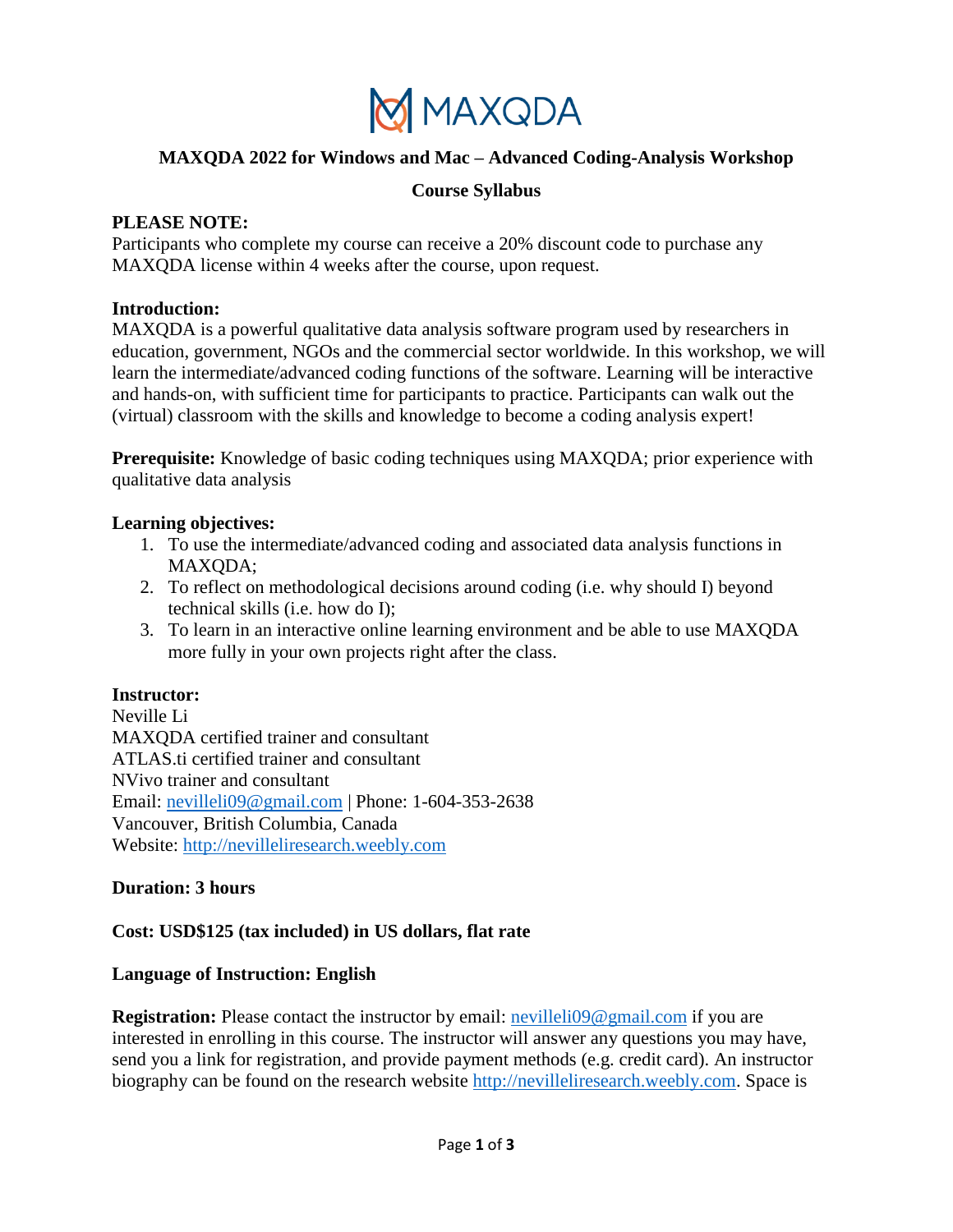limited. Participants who complete my course can receive a Certificate of Completion with the official MAXQDA logo, upon request.

**Technical requirements:** Students will need to have a device with MAXQDA version 2022 or version 2020 installed. It can be a purchased full license or a 14 day free trial downloaded from the company's website. The class is conducted online with a shared screen from the instructor's computer. This class is suitable for both MAXQDA for Windows and Mac and is designed for the intermediate to advanced levels.

# **Course Outline**

## **I. Fine-tuning your coding** (25 minutes)

a. Technical skills:

- i. Revision of inductive vs. deductive codes/coding
- ii. What is the open coding mode?
- iii. Resize coded segments
- iv. Replace coded segments
- v. Merge 2 codes? Merge 3 or more codes?
- vi. Divide a code into subcodes
- vii. What are code favourites?
- viii. What is a code cloud?

b. Common methodological considerations:

- i. How many codes should a project have? At the beginning? When finished?
- ii. Should I code into a parent code?
- iii. Should I have the same subcodes for multiple codes?
- iv. How many levels of subcodes should a project have?
- v. Should I use colours for my codes? How are code colours related to visual tools?
- vi. How do the numbers next to each code in the Code System help with your analysis?
- vii. How much content do I cover for a coded segment?

#### **II. Code hierarchy 2.0** (10 minutes)

- i. How to build a code hierarchy?
- ii. What makes a "good" code hierarchy/Code System?
- iii. Evaluate the sample project Code System

#### **III. Visualization of codes** (10 minutes)

i. What is Creative Coding (to arrange code hierarchy and to "visualize" Code System in a new MAXMap)?

#### **IV. Autocoding** (25 minutes)

i. How to autocode retrieved segments?